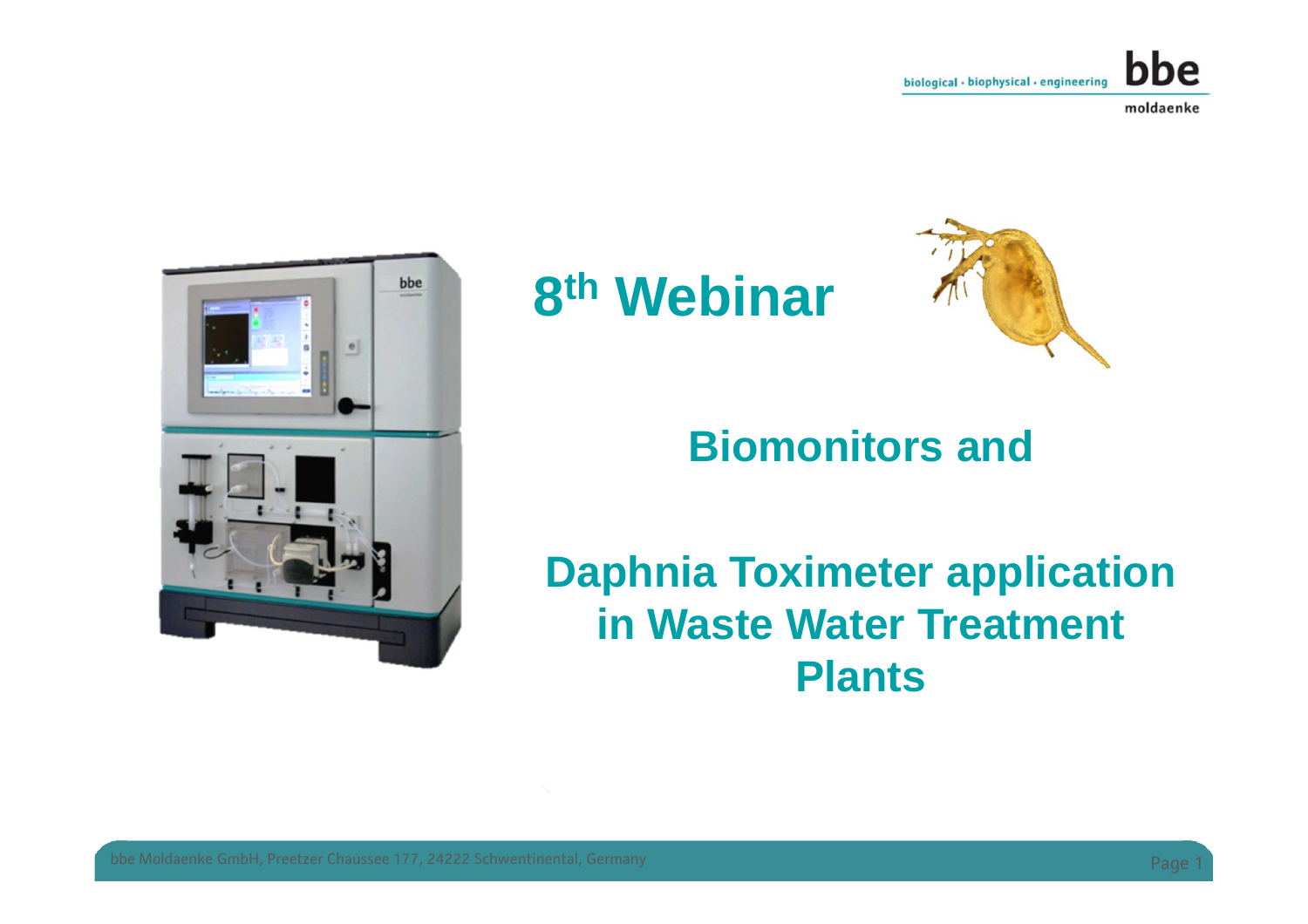![](_page_1_Picture_0.jpeg)

### **Webinar**

![](_page_1_Figure_3.jpeg)

| Part 1        | <b>The value of Biomonitors</b> | $10 \text{ min}$ |
|---------------|---------------------------------|------------------|
| <b>Part 2</b> | <b>DTox in WWTP</b>             | $10 \text{ min}$ |
| Part 3        | <b>Interview</b>                | $10 \text{ min}$ |

### **FeedbackFollow up**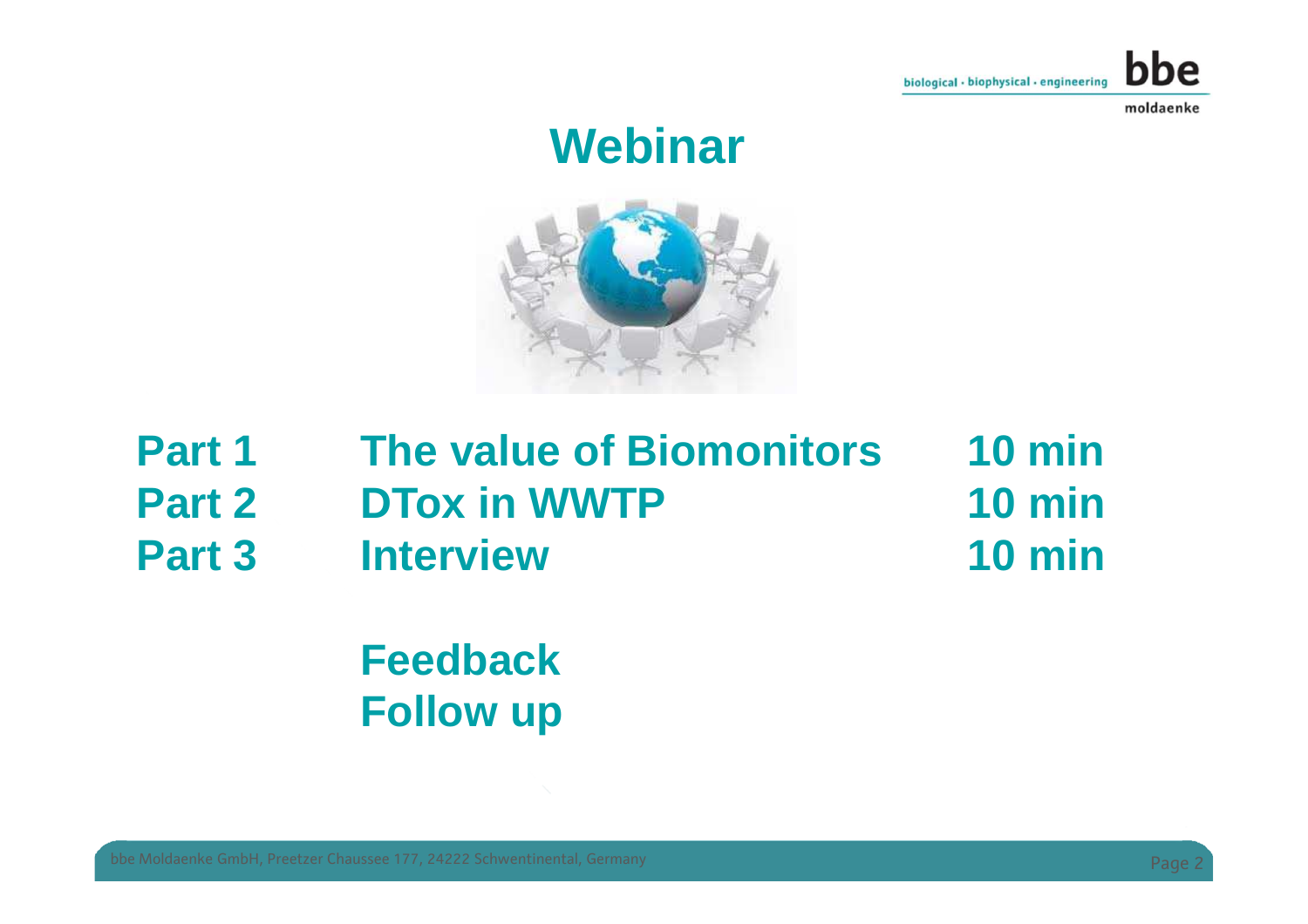![](_page_2_Picture_0.jpeg)

### **Welcome**

![](_page_2_Picture_3.jpeg)

**Detlev Lohse**

![](_page_2_Picture_5.jpeg)

**Frederike Lohse Sönke Kobarg**

![](_page_2_Picture_7.jpeg)

### **bbe Team**

bbe Moldaenke GmbH, Preetzer Chaussee 177, 24222 Schwentinental, Germany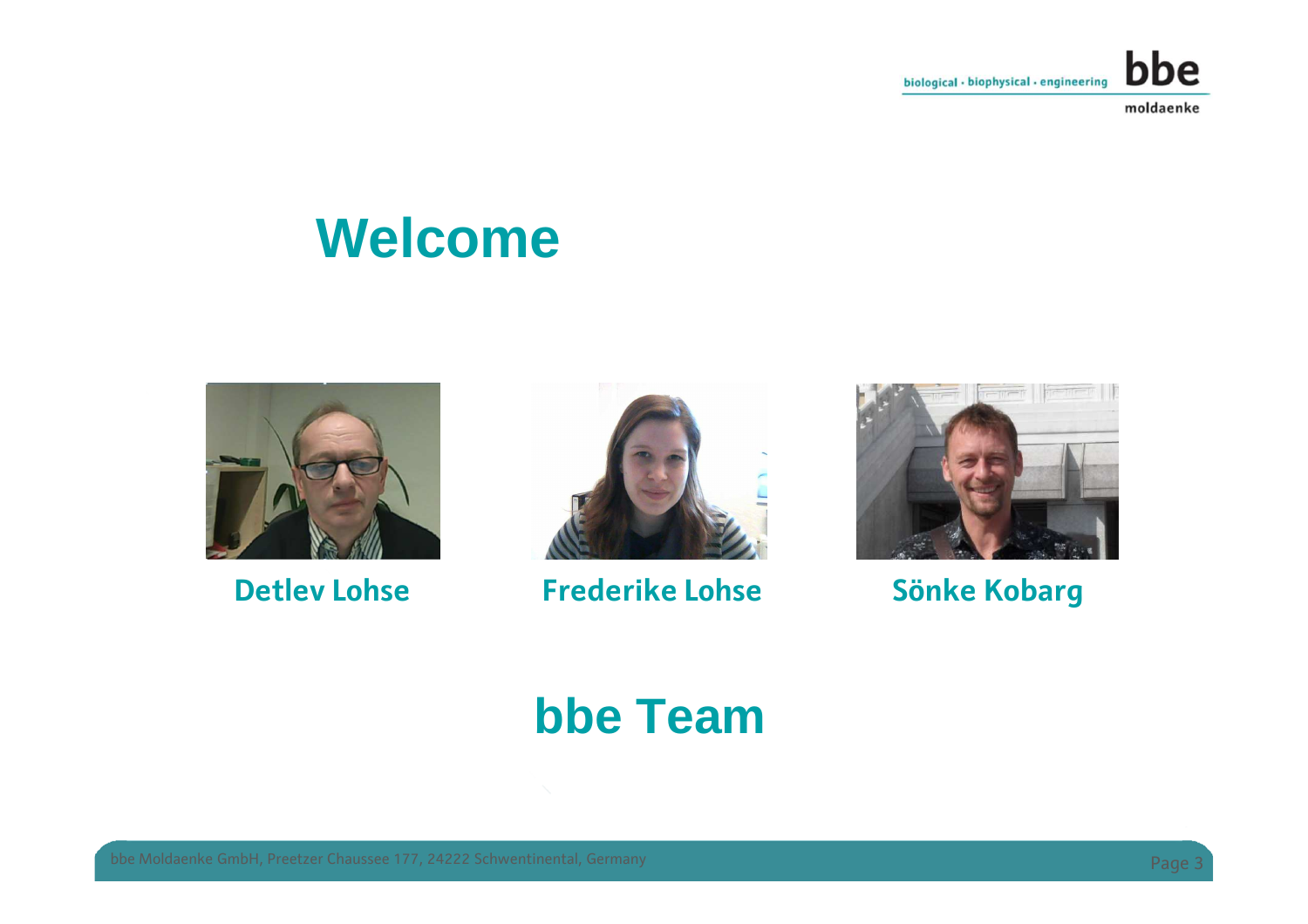# **What are the bbe Biomonitors ?**

- $\bullet$  Living organisms are permanently exposed to a sample water flow and are continuously monitored inside of a biomonitor.
- • The organisms change their behaviour or metabolism, if an acute poisoning (e.g. caused by pesticides or heavy metals) occurs.
- $\bullet$ The changes are evaluated for toxicity assessment
- $\bullet$  Combined with an alert/alarm system, the biomonitorsact as toximeters

![](_page_3_Picture_6.jpeg)

![](_page_3_Picture_7.jpeg)

![](_page_3_Picture_8.jpeg)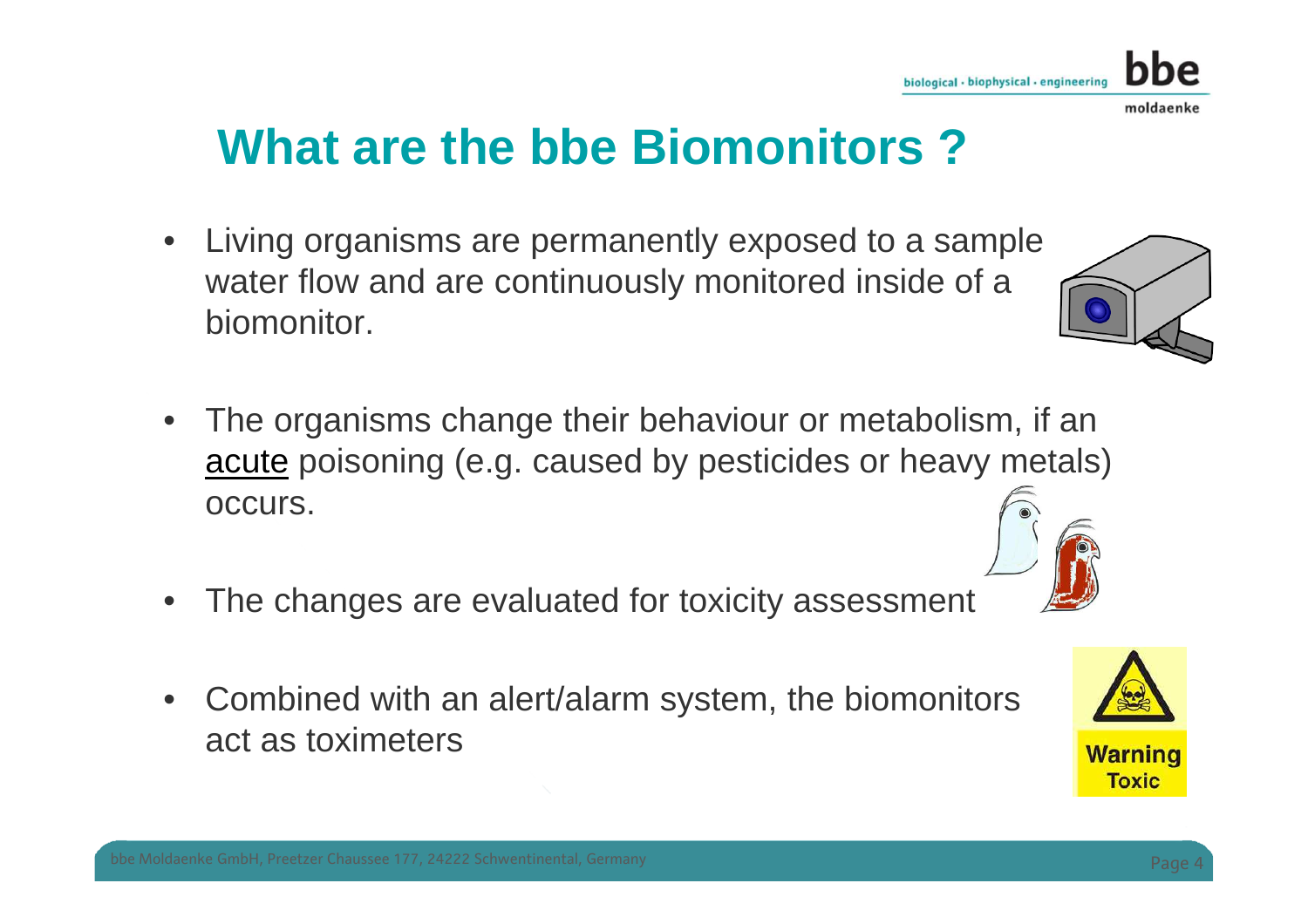![](_page_4_Picture_0.jpeg)

### **What is a Toximeter?**

- $\bullet$  The toximeter determines the water quality as result of measurement parameters.
- $\bullet$  The toximeter determines toxicity on the whole and gives clear advice with pre-adjusted thresholds
- $\bullet$  The determination does not say anything about composition of substances

![](_page_4_Picture_5.jpeg)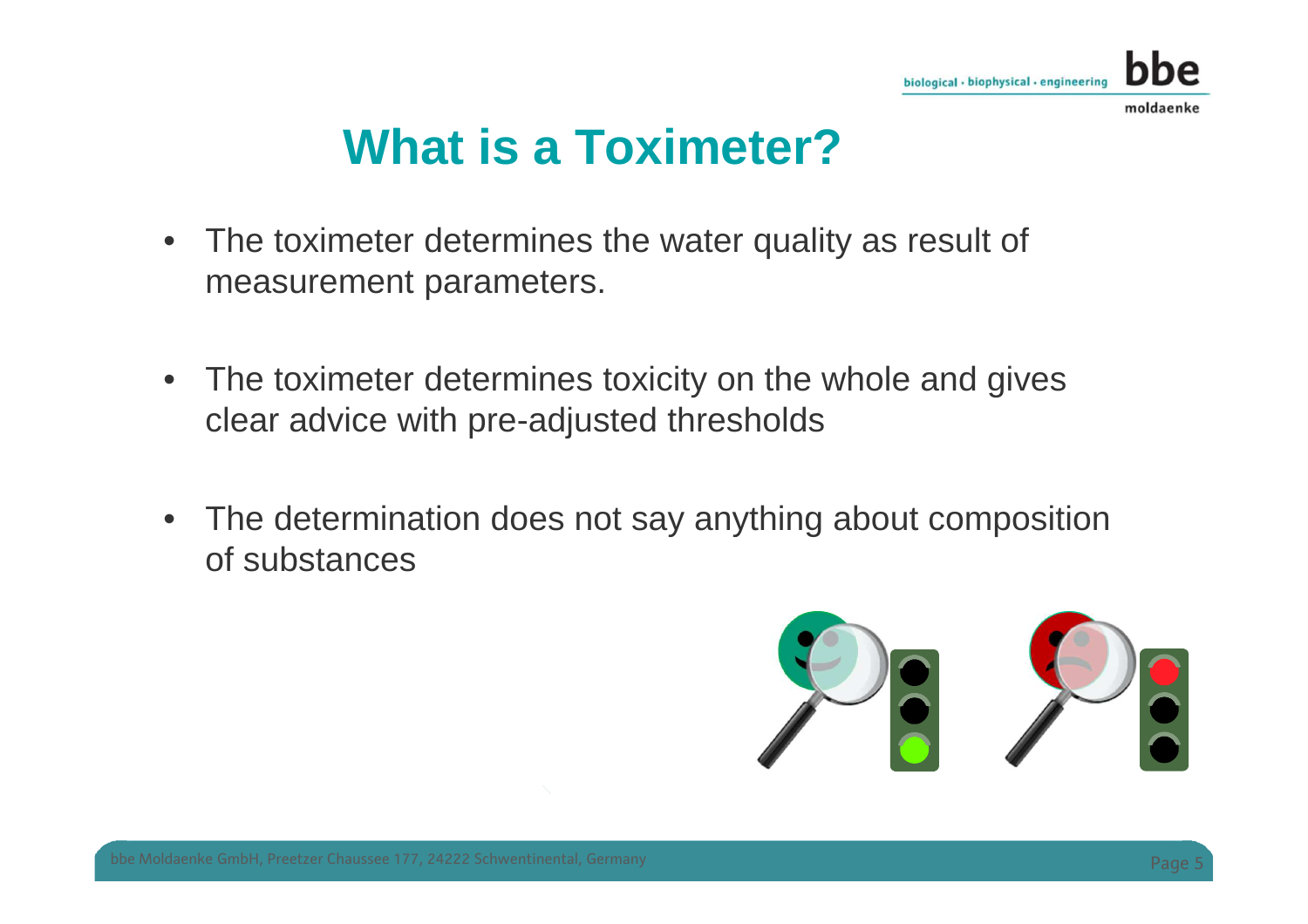![](_page_5_Picture_0.jpeg)

### **Toximeters in history ….have some disadvantages**

![](_page_5_Picture_3.jpeg)

![](_page_5_Picture_4.jpeg)

#### Food taster in Egypt

### Canary bird in mining

bbe Moldaenke GmbH, Preetzer Chaussee 177, 24222 Schwentinental, Germany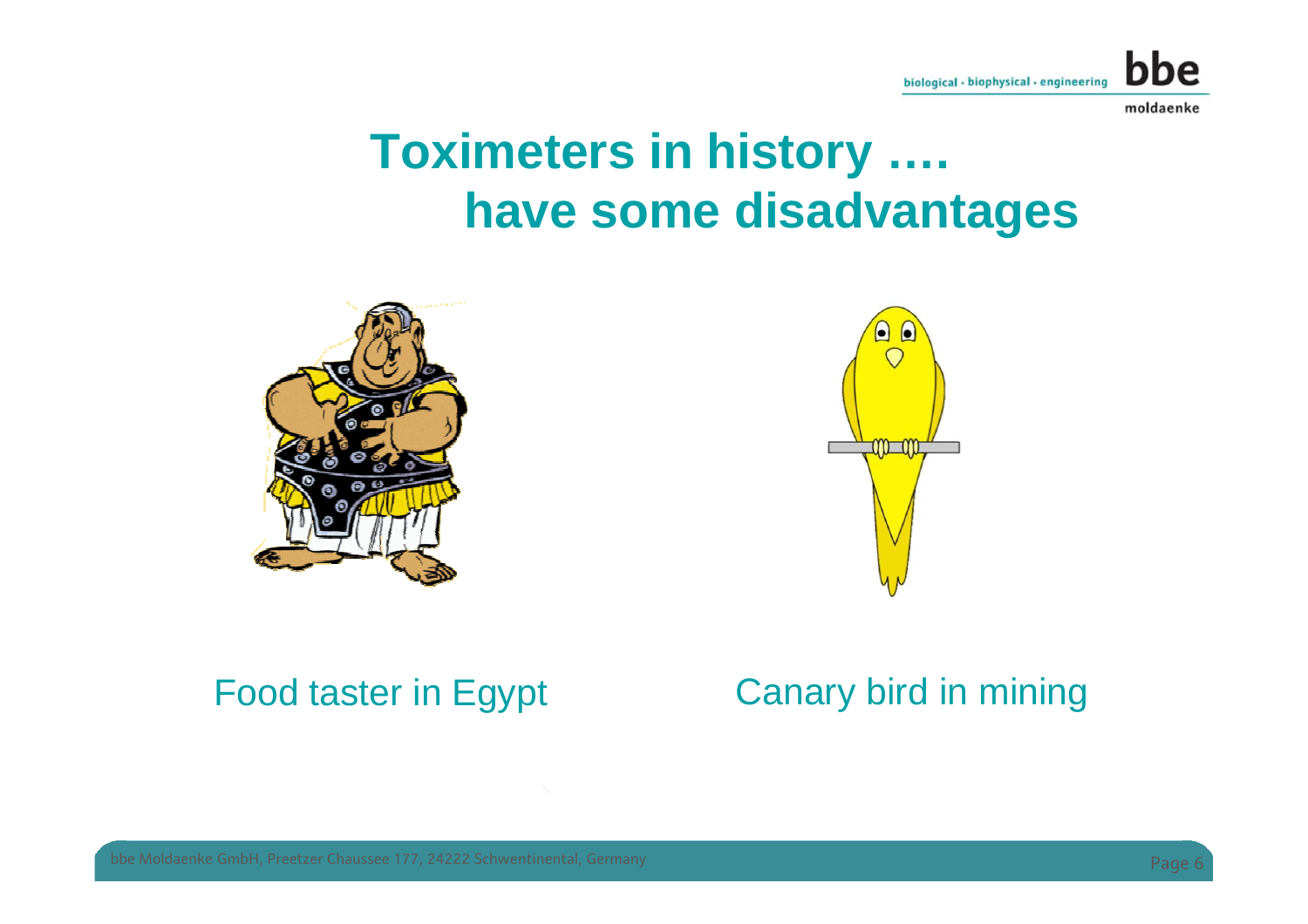![](_page_6_Picture_0.jpeg)

## **bbe Toximeters rely on established organisms**

![](_page_6_Picture_3.jpeg)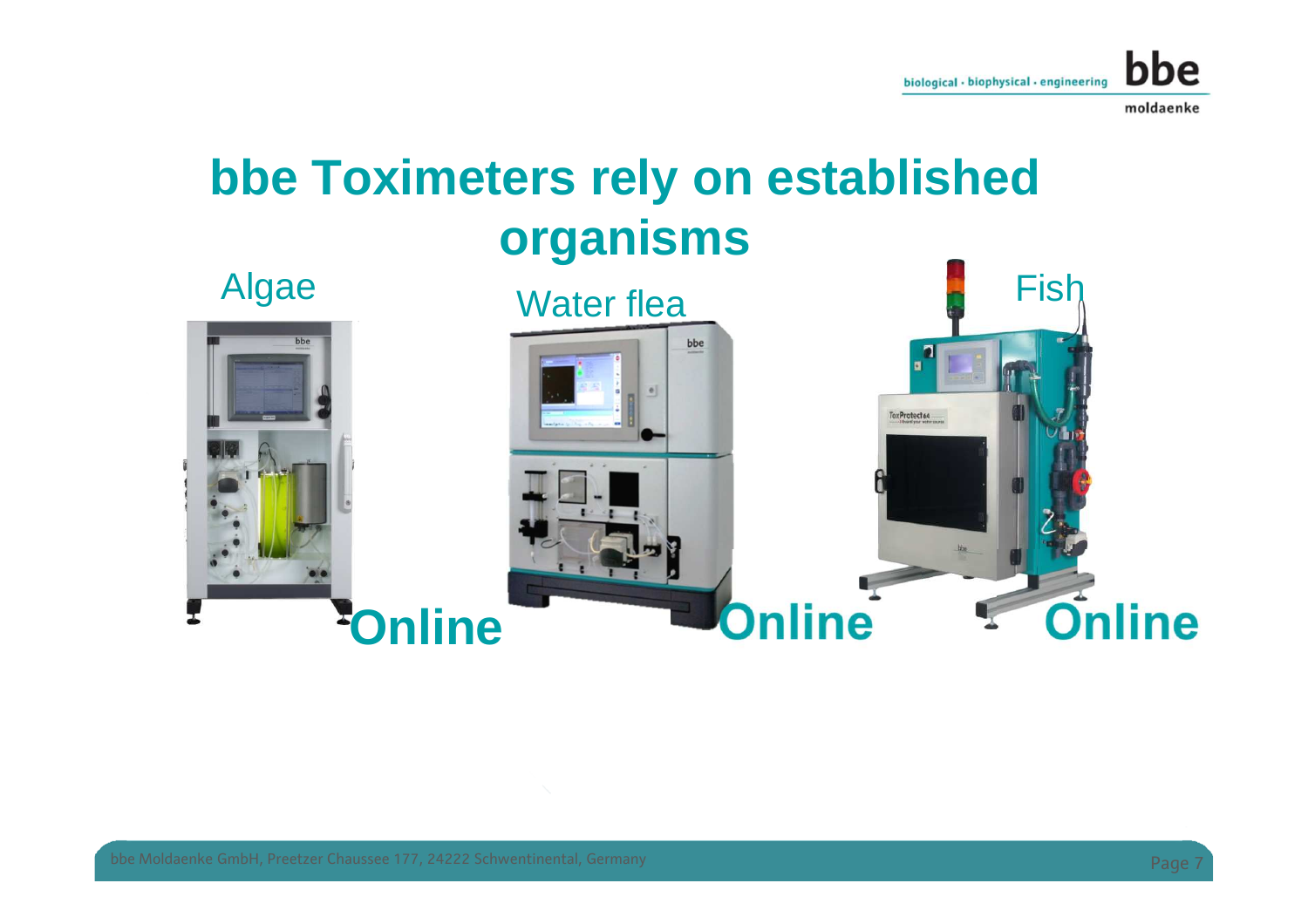![](_page_7_Picture_0.jpeg)

![](_page_7_Picture_1.jpeg)

![](_page_7_Picture_2.jpeg)

#### **Fast and sensitive detection of toxic substances in water**

- • Principle
	- > Measurement of photosynthetic activity of algae in sample water and<br>with reference substance with reference substance
- $\bullet$  High sensitivity for a wide range of toxic compounds
- •Low maintenance
- •Customer specific alarm settings

![](_page_7_Picture_10.jpeg)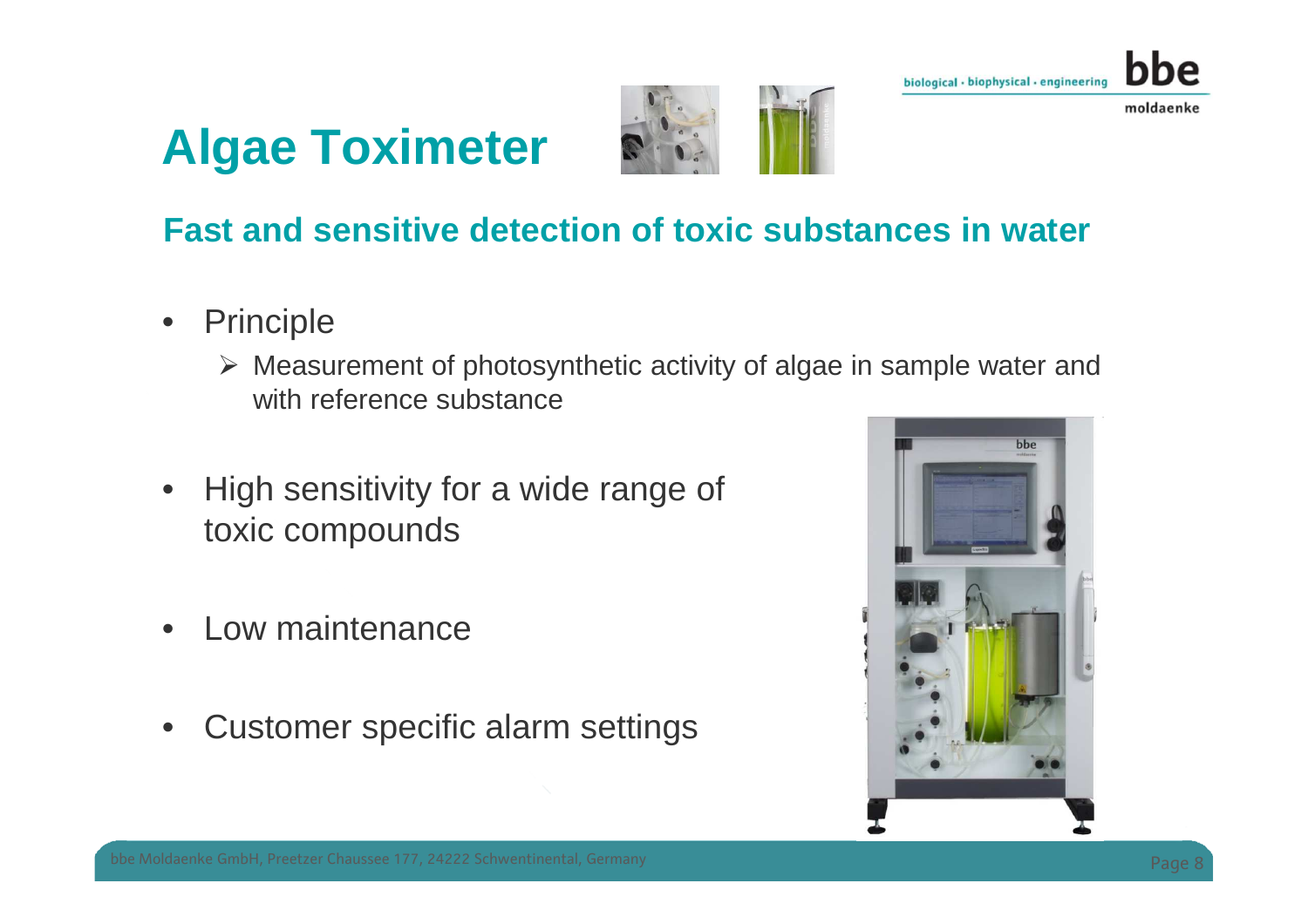![](_page_8_Picture_0.jpeg)

![](_page_8_Picture_1.jpeg)

![](_page_8_Picture_2.jpeg)

bbe

### **Fast and sensitive detection of toxic substances in water**

- $\bullet$  Principle
	- $\triangleright$  Water fleas exposed to a constant sample water flow observed by a camera
- $\bullet$  High sensitivity
	- $\triangleright$  Especially for neurotoxins
	- > To all toxic compounds that can harm human being
- $\bullet$ Several behavioral parameters

#### **Mobility and Agility of daphnia**

 $\bigcirc \mathbb{A} \xrightarrow{\bigcirc \mathbb{B}} \bigcirc \mathbb{A} \xrightarrow{\bullet} \xrightarrow{\bullet} \xrightarrow{\bullet}$ Speed: average velocity and distribution

Fractal dimensions: curviness and angle

**Distance and grouping** 

![](_page_8_Picture_17.jpeg)

Shading: time index and distribution

![](_page_8_Picture_19.jpeg)

![](_page_8_Picture_21.jpeg)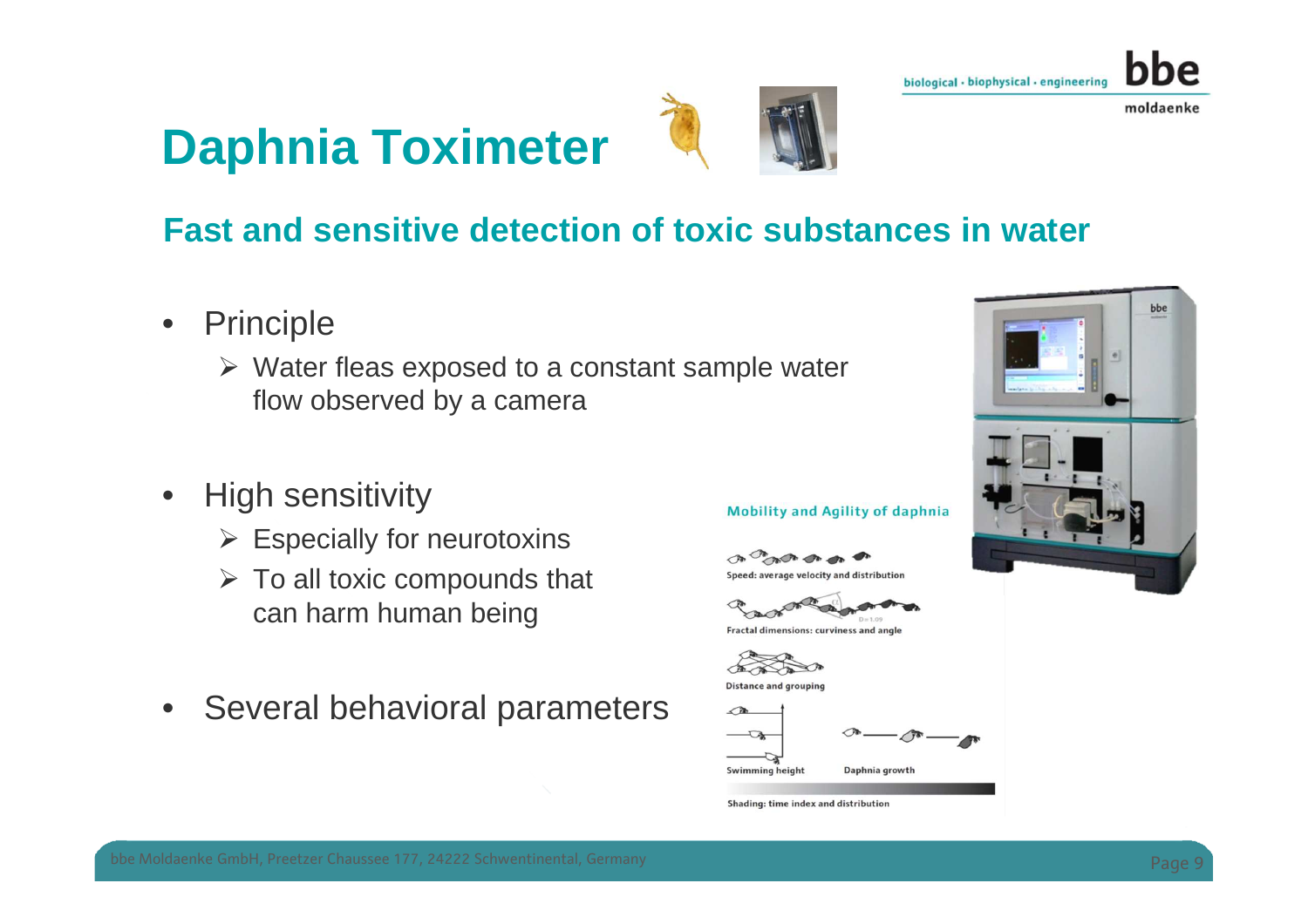### **ToxProtect 64**

![](_page_9_Picture_1.jpeg)

![](_page_9_Picture_2.jpeg)

moldaenke

### **Fast and sensitive detection of toxic substances in water**

- $\bullet$  Principle
	- $\triangleright$  Observation of fishes' fitness and survival
- $\bullet$ Short reaction time
- $\bullet$ Easy to use
- •Low maintenance
- •Low price
- •Alarm Verification

![](_page_9_Picture_12.jpeg)

![](_page_9_Picture_13.jpeg)